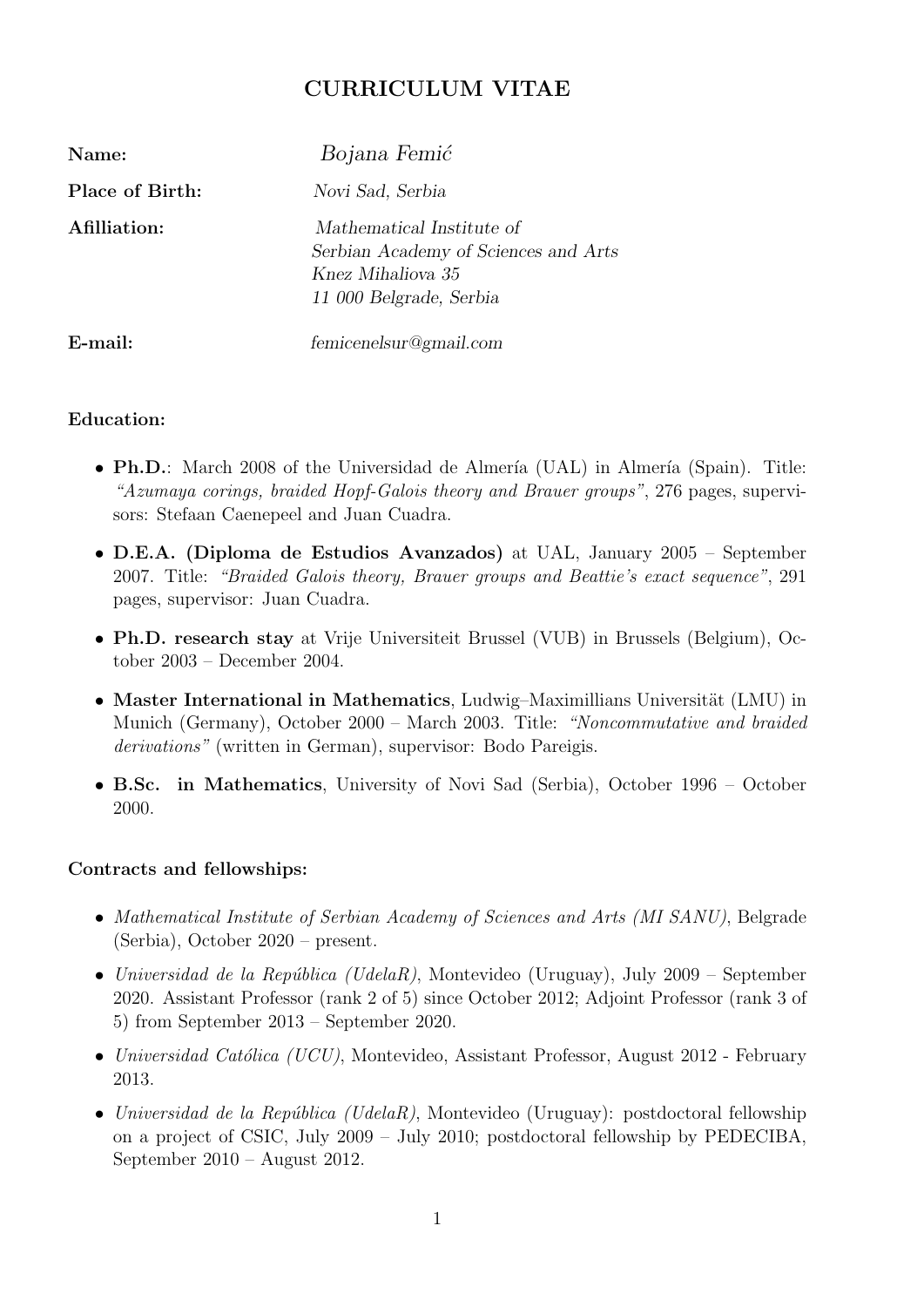- Mathematical Institute of Serbian Academy of Sciences and Arts (MI SANU), Belgrade (Serbia), September 2008 – July 2009.
- Marie Curie (MRTN–CT 2003–505078: Liegrits) Stipend for PhD studies, January 2005 – December 2008.
- Brussels Free University VUB Flemish National Science Foundation (FWO) Stipend for PhD studies, October 2003 – December 2004.
- Munich University LMU Stipend for Master studies, October 2001 September 2002.
- Max-Planck Institute Stipend for Master studies, October 2000 September 2001.

## Teaching experience:

- March 2013 July 2019: Calculus 1 and 2, Discrete Mathematics at Facultad de Ingeniería de UdelaR (Uruguay).
- Postgrade course: "Braided monoidal categories, Hopf algebras and bicategories", March - July 2017, Facultad de Ingeniería de UdelaR (Uruguay).
- Seminar: "Category Theory", March June 2011, Facultad de Ciencias de UdelaR (Uruguay).
- September 2009 December 2012: Linear Algebra, Calculus, Mathematics (for nonmathematics students) at Facultad de Ciencias de UdelaR (Uruguay), Complex Analysis at UCU (Uruguay).
- October 2002 February 2003: grader of Linear Algebra (undergraduate course) at the Munich University LMU.

# Tribunal of a Ph.D. defence:

• candidate Carla Mörschbächer, supervisor Virginia Rodrigues, thesis title "Simple modules of pointed Hopf algebras over the dihedral group  $D_m$ ", July 8 2019, Florianopolis, Brasil.

## Supervision:

• Support Programm of Student Research CSIC: "Indeterminate limits of multivariable functions", student: Santiago Montouliu, 2016.

# University extension activities:

• Collaboration agreement between UdelaR and Mathematical Institute of Serbian Academy of Sciences and Arts (MI SANU) in Belgrade (Serbia).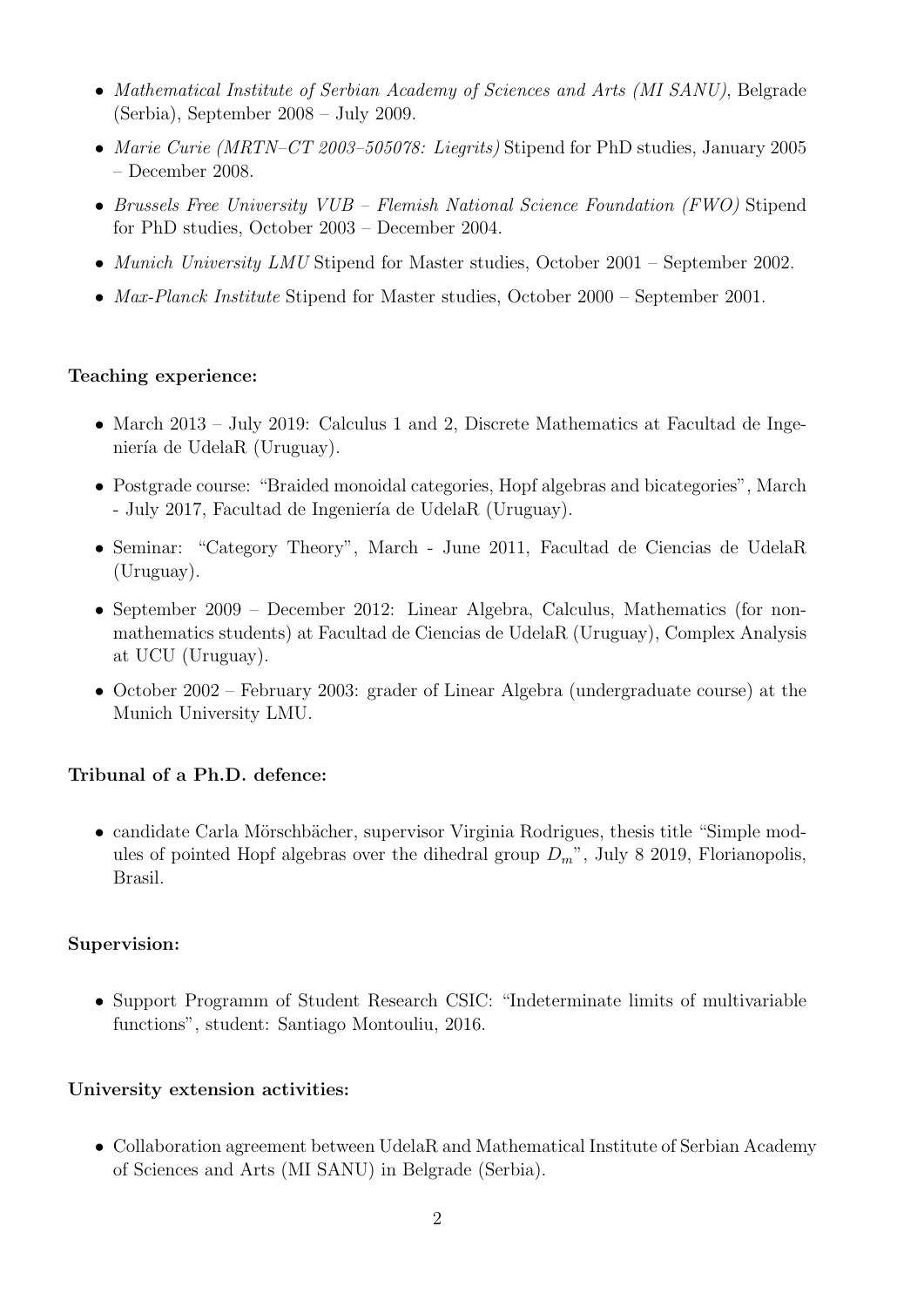#### Scientific associations:

- Researcher of PEDECIBA, Montevideo, November 2012 September 2020.
- Researcher of ANII (Uruguayan NSF), Montevideo, June 2012 May 2014 and June 2015 – September 2020.
- Researcher of *Mathematical Institute* of *Serbian Academy of Sciences and Arts*, Belgrade (Serbia), September 2008 - July 2009, and since October 2020.

## Participation in Research Projects:

- MathAmSud 2016–2017: Representations, homology and Hopf.
- MathAmSud 2014–2015: *Grading groups and Hopf algebras*.
- MathAmSud 2012–2013: Non commutative settings and applications.

#### Organization of events:

• Organizaction of thematic session "Algebraic combinatorics, Hopf algebras and tensor categories" in the V Latin American Congress of Mathematicians (CLAM), Universidad del Norte, Barranquilla (Colombia), July 11–15, 2016.

## Reviewer activities:

- Reviewer for *Mathematical Reviews* of the American Mathematical Society (AMS) desde May 1, 2019.
- Reviewer for *Zentralblatt* of the European Mathematical Society (EMS) since August 1, 2021.

#### Academical visits abroad:

- Universidad Nacional de C´ordoba (Argentina): Marzo 2013.
- Universidad Nacional de Córdoba (Argentina): June/July 2010.
- Universidad Nacional de Córdoba (Argentina): November 2008.

#### Research interests:

Algebra, Hopf algebras, Hopf – Galois extensions, Brauer groups, braided monoidal categories, corings, (commutative) bialgebroids, Brauer-Picard group, tensor categories and their representations, bicategories, 2-(co)monads, enrichment and internalization in categories, tricategories.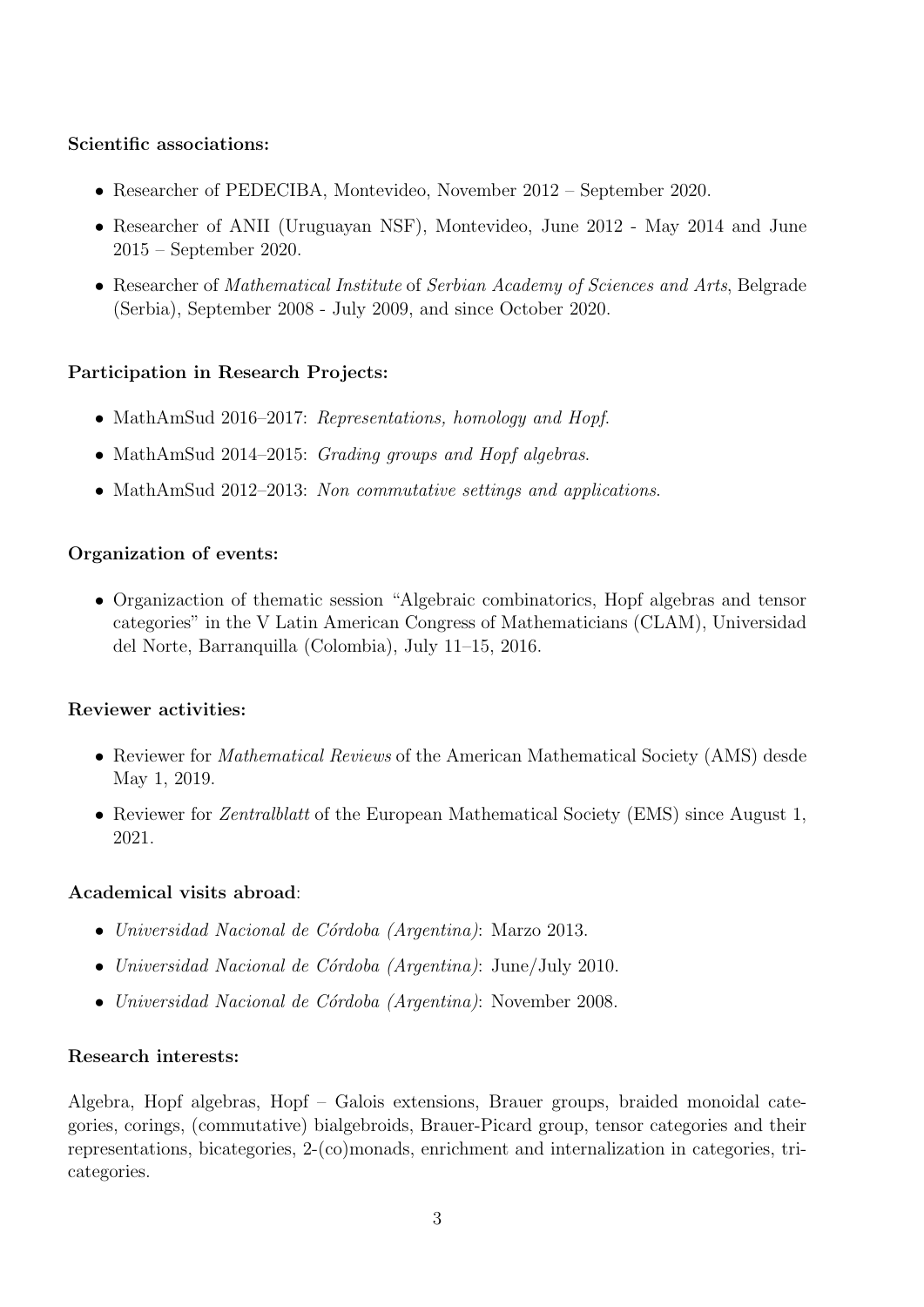## Talks at international conferences:

- "Enrichment and internalization in tricategories, the case of tensor categories and alternative notion to intercategories", Category Theory CT  $20\rightarrow 21$ , Genova (Italy), (hybrid meeting), August 30 – September 4, 2021.
- "Villamayor-Zelinsky sequence from algebras to categories", The 101st Workshop on General Algebra / 101. Arbeitstagung Allgemeine Algebra (AAA101), Novi Sad (Serbia), June  $4 - 6$ , 2021.
- "Turaev bicategories", Quantum 19 Colloquium of Algebras and Representations, Conference in honour of 70th birthday of Walter Ferrer, Montevideo (Uruguay), March 4 – 8, 2019.
- "A revision of (co)wreaths and their examples", I Meeting of tensor categories and their representations, Florianopolis (Brazil), 2 – 3 March 2017.
- "Villamayor-Zelinsky sequence for symmetric finite tensor categories and Eilenberg-Watts theorem for 2-categories", Brauer groups, Hopf algebras and monoidal categories, Conference in honour of Stef Caenepeel on the occasion of his 60-th birthday, Turin (Italy), 24 – 27 May 2016.
- "Villamayor-Zelinsky sequence for symmetric finite tensor categories", Joint International Meeting of the American, European and Portuguese Mathematical Societies, Porto (Portugal), 10 – 13 June 2015.
- "Villamayor-Zelinsky sequence for braided fusion categories", Coloquio de Álgebras y Teoría de Representaciones - Quantum 2015, Córdoba (Argentina),  $2-6$  March 2015.
- "Villamayor-Zelinsky sequence for braided finite tensor categories", 30th International Colloquium on Group Theoretical Methods in Physics, Ghent (Belgium), 14 – 18 July 2014.
- "Villamayor-Zelinsky sequence for braided finite tensor categories", Mathematical Days in Sofia, Sofia (Bulgaria), 7 – 10 June 2014.
- "Invertible module categories over the representation category of the Taft algebra", Coloquio de Álgebras y Teoría de Representaciones - Quantum 2014, Santa María, Rio Grande de Sur (Brazil), 20 – 24 March 2014.
- "Invertible module categories over the representation category of the Taft algebra", Coloquio de Álgebras y Teoría de Representaciones - Quantum 2013, Tafi del Valle, Tucumán (Argentina), 22 – 25 March 2013.
- "The Hopf automorphism group and the quantum Brauer group", International Conference on Hopf algebras and Tensor Categories, Almería (Spain),  $4 - 8$  July 2011.
- "The Hopf automorphism group and the quantum Brauer group", Colloquium on Hopf Algebras, Quantum Groups and Tensor Categories - Quantum 2011, Mendoza (Argentina), 11 – 12 March 2011.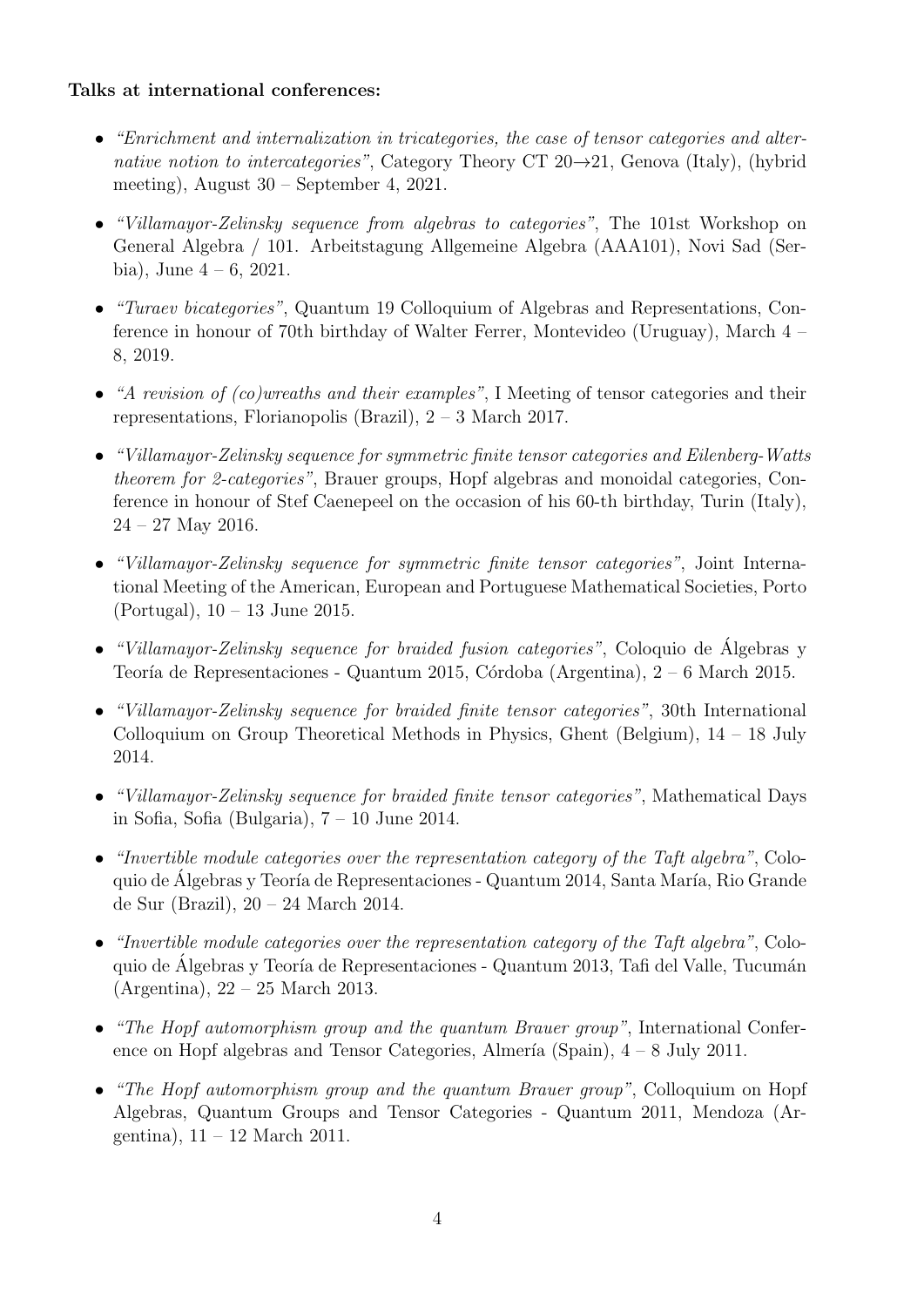- "The Hopf automorphism group and the Brauer group of a quantum group in braided categories", Colloquium on Hopf Algebras, Quantum Groups and Tensor Categories, La Falda, Córdoba (Argentina), 31 August – 5 September 2009.
- "Interpretation of some computations of Brauer groups of some quasitriangular Hopf algebras", XVIII Latin American Algebra Colloquium, São Pedro (Brazil), 3–8 August 2009.
- "Braided Galois Theory and Child's exact sequence", International Conference on Noncommutative Rings and Geometry, Almería (Spain), 18–22 September 2007.
- "A categorical version of Beattie's exact sequence. Applications.", Seminar on Categories and Applications (SECA4), Universidad Autónoma de Barcelona, (Spain), 6–10 June 2007.
- "Applications of a categorical version of Beattie's exact sequence", New Techniques in Hopf Algebras and Graded Ring Theory Conference, Brussels (Belgium), 19–23 September 2006.
- "The Brauer Group of Corings and the Second Cohomology Group", International Mediterranean Congress of Mathematics CIMMA, Almería (Spain), 6–10 June 2005.
- "The Brauer Group of Corings and the Second Cohomology Group", International Workshop Groups, Algebras and Geometries in Alden Biesen (Belgium), 23–29 August 2004.
- "The Brauer Group of Azumaya Corings and the Second Cohomology Group', Hopf algebra workshop at University of Wales Swansea, (United Kingdom), 24–26 June 2004.

#### Other workshops and conferences attended:

- Quantum Groups Algebra, Analysis and Category Theory (hybrid meeting), Oberwolfach (Germany), September 12 – 18, 2021.
- Colloquium on Algebras and Representations Quantum 2016, Córdoba (Argentina), 29 February – 4 March 2016.
- XXIII Encuentro Rioplatense de Álgebra y Geometría Algebraica ERAG 2013, Solís (Uruguay), 12 – 14 December 2013.
- CIMPA School: Topics in Noncommutative Geometry, Buenos Aires (Argentina), 26 July – 6 August 2010.
- Satellite ICM Conference: Non-commutative Algebra, Granada (Spain), 31 August– 6 September 2006.
- Lie Days in Martina Franca, Martina Franca (Italy), 22–27 May 2006,
- Algebras and Coalgebras Conference, Cairo (Egypt), 25–30 March 2006,
- Ferrara Algebra Workshop, Ferrara (Italy), 16–19 June 2004,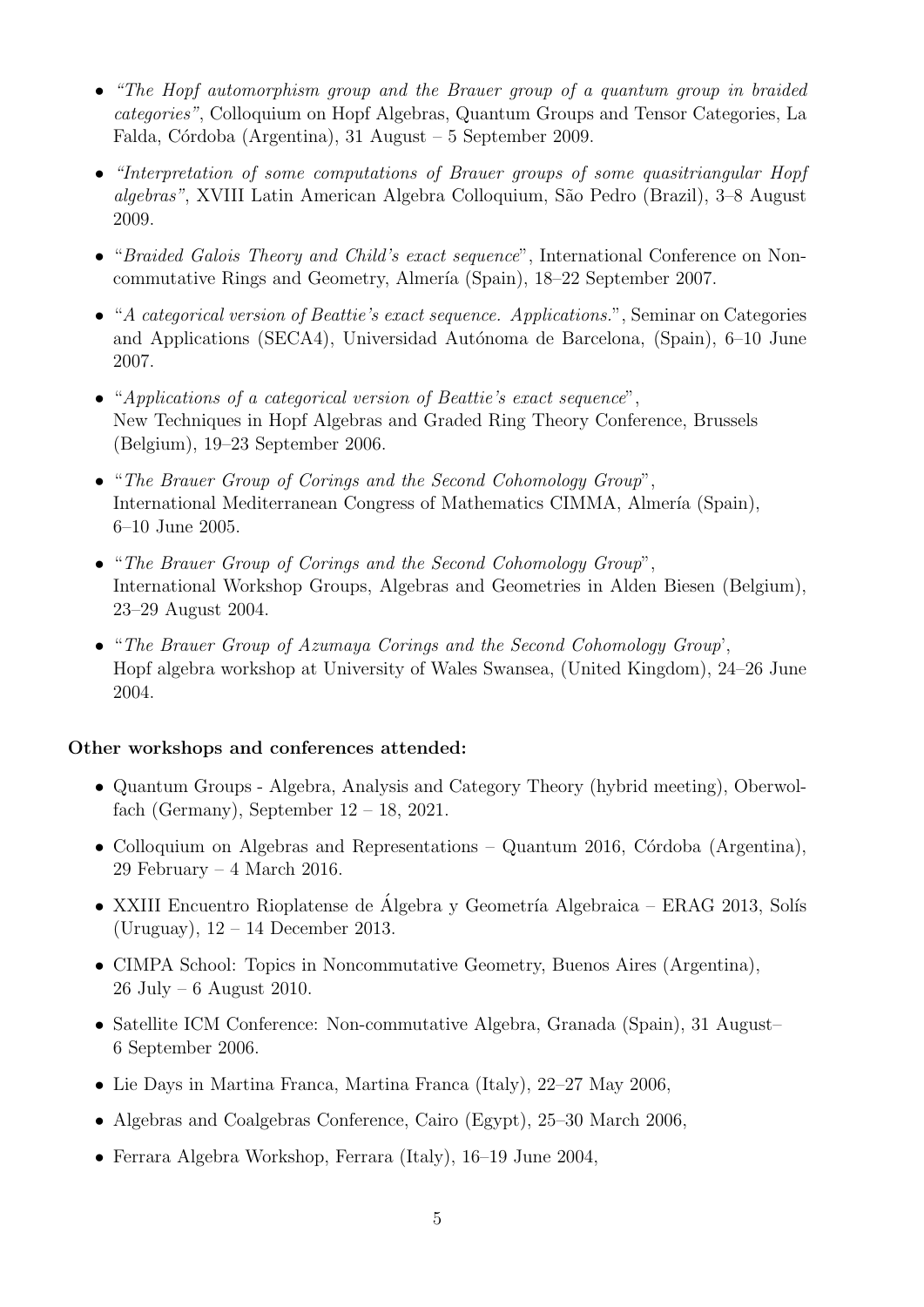## Publications:

- B. Femić: *Coring categories and Villamayor-Zelinsky sequence for symmetric finite ten*sor categories, Applied Categorical Structures 29 (2021), 485 – 527. (Published in March 2021, accepted in December de 2020, sent in December 2015). https://doi.org/10.1007/s10485-020-09624-8
- B. Femić: Turaev bicategories and generalized Yetter-Drinfel'd modules in 2-categories, accepted by Israel J. Math. in December 2019, published online in February 2021.
- B. Femić: *Biwreaths: a self-contained system in a 2-category that encodes different known* algebraic constructions and gives rise to new ones, J. Pure Appl. Alg. 223/4 (2019), 1472–1513. DOI:10.1016/j.jpaa.2018.06.015.
- B. Femić: *Villamayor-Zelinsky sequence for symmetric finite tensor categories*, Applied Categorical Structures, 25/6 (2017), 1199–1228. DOI: 10.1007/s10485-017-9492-0.
- B. Femić: Eilenberg-Watts Theorem for 2-categories and quasi-monoidal structures for module categories over bialgebroid categories, Journal of Pure and Applied Algebra 220/9 (2016), 3156–3181. http://dx.doi.org/10.1016/j.jpaa.2016.02.009.
- B. Femić, A. Mejía, M. Mombelli: *Invertible bimodule categories over the representation* category of a Hopf algebra.. Accepted by Journal of Pure and Applied Algebra 218/11 (2014), 2096–2118, DOI 10.1016/j.jpaa.2014.03.007.
- B. Femić: Transparency condition in the categories of Yetter-Drinfel'd modules over *Hopf algebras in braided categories*, São Paulo Journal of Mathematics  $8/1$  (2014).
- B. Femić: The Hopf automorphism group and the quantum Brauer group in braided monoidal categories, Journal of Algebra and Its Applications  $12/6$  (2013), 41 pages.
- J. Cuadra, B. Femić: A sequence to compute the Brauer group of certain quasitriangular Hopf algebras. Applied Categorical Structures 20/5 (2012), 433-512.
- B. Femić: Some remarks on Morita theory, Azumaya algebras and center of an algebra in braided monoidal categories, Revista de la Unión Matemática Argentina  $51/1$  (2010), 27-50.
- S. Caenepeel, B. Femić: The Brauer Group of Azumaya Corings and the Second Cohomology Group, K-theory 34 (2005), 361-393.

## Submited articles:

- B. Femić: *Enrichment and internalization in tricategories, the case of tensor categories* and alternative notion to intercategories.
- B. Femić: A bicategorical approach to actions of monoidal categories.
- B. Femić: *Paired wreaths: 2-categorical background of a class of cross products.*